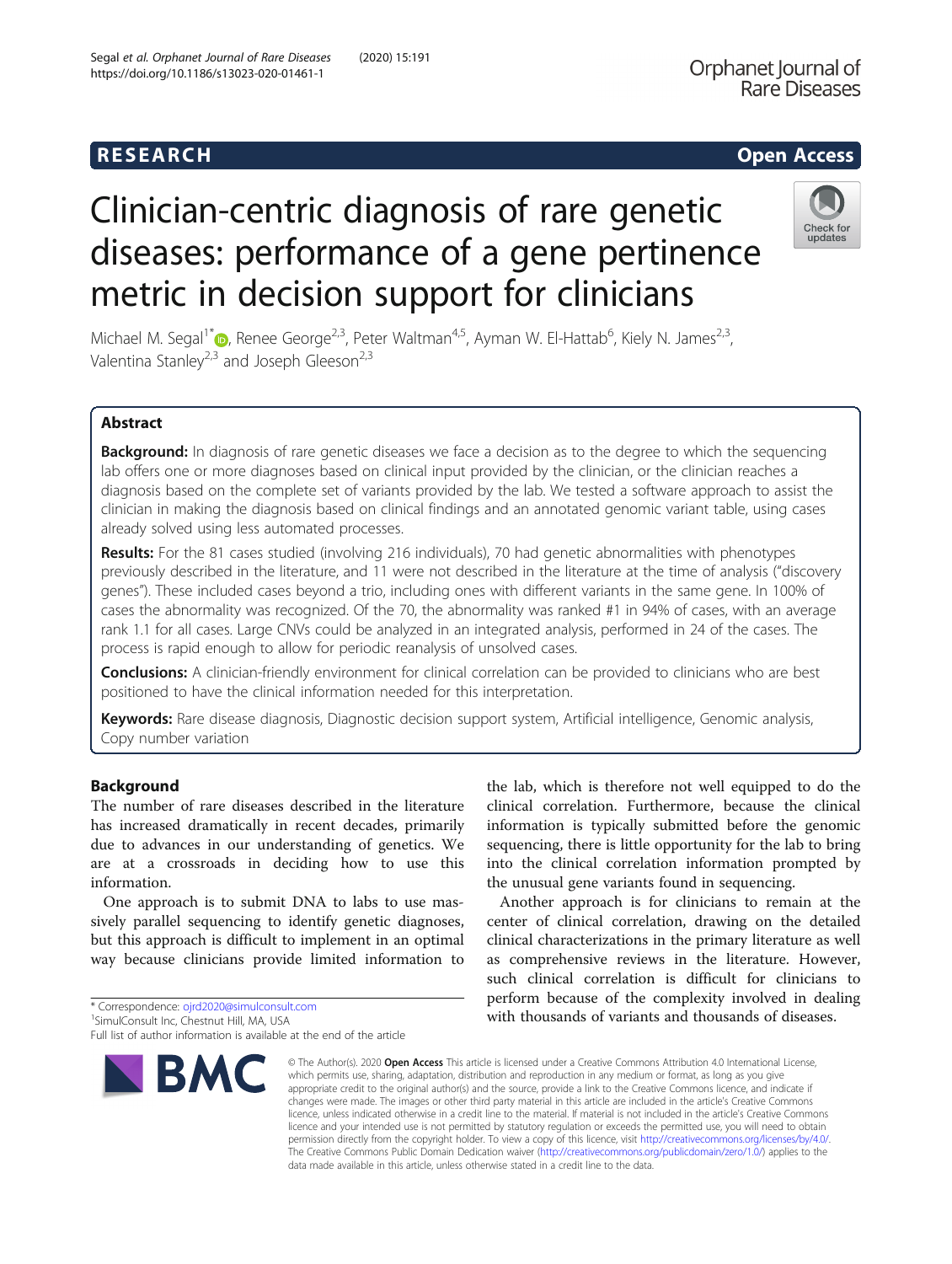We suggested solving this problem by empowering the clinicians who are most familiar with the patient to take a central role in the clinical correlation step [[1\]](#page-8-0). We implemented such capabilities using software that clinicians already use for clinical diagnostic decision support, augmented by analysis of variants and known associations between genes and diseases, linking back to clinical resources to assist the clinician in assessing diagnostic possibilities. We ran an initial test using 20 cases with pathogenic single nucleotide variants (SNVs) in genomic trios [[2\]](#page-8-0). An early version of the system was also tested in the CLARITY genome-analysis competition and was the most clinician-centric of the analyses and it performed by far the fastest [[3\]](#page-8-0).

We now test this model more widely and systematically, and test extension of this model to include large copy number variants (CNVs). CNVs are typically assessed in a separate analysis using microarray technology performed before doing genomic sequencing [\[4](#page-8-0)]. We examine here whether we could use CNVs and SNVs, both derived from genomic sequencing, in a single test, which could offer a process for clinical correlation that is more efficient.

We also test the utility of extending such SNV and CNV analysis beyond the trio, thereby reducing the number of plausible genetic abnormalities.

# Methods

For "beyond-the-trio" cases, all cases from the Gleeson cohort of  $\sim$  10,000 families were selected if there had been sequencing beyond the trio and a causative gene had met ACMG guidelines for reporting back to the family [\[5](#page-8-0)]. The Gleeson group focuses on neurological disorders, and all cases analyzed had at least one neurological finding. The diagnosis had been determined by the Gleeson group in a manual process typically requiring many hours, extensive expertise and wider sequencing within the family to establish correlation. In all cases the putative causal variant was confirmed by Sanger sequencing. Similarly, all cases with large CNVs were selected.

Most cases were ones in which the gene-disease relationship had already been described in the literature, but some had no such description, allowing analysis of situations in which clinical correlation did not yield an answer.

# SNV information in variant tables

Variant data for the individuals in a case were combined in annotated variant tables in the format described  $[6]$  $[6]$ .

Exome sequencing reads were mapped to the hg38 version of the human reference genome using bwa-mem with default parameters [\[7](#page-8-0)]. Duplicates were marked with Picard's MarkDuplicates v1.128 [\[8\]](#page-8-0) and indels were

realigned using GATK's IndelRealigner v3.5 [\[9](#page-8-0)]. Variant calling for SNVs and indels was performed according to GATK's best practices by first calling variants in each individual sample and then genotyping them jointly across all individuals used in this study.

Variants were annotated with the Variant Effect Predictor [[10](#page-8-0)] to include:

- Functional effect (e.g. synonymous, stop gain, etc.)
- Allele frequencies from the 1000 Genomes Project. the Genome Aggregation Database (gnomAD), and the Greater Middle East variome [\[11](#page-8-0)]
- Pathogenicity predictions using SIFT, PolyPhen, and MutationTaster
- Conservation assessments using GERP, PhyloP, and PhastCons.
- Variome "share scores" of the number of times a variant was observed in the homozygous and heterozygous state in the Gleeson Lab cohort.

Variants were filtered to include those that were predicted to affect protein function (frameshift, nonsynonymous, stop gain, splice site, CNV) and rare (< 0.1% allele frequency in gnomAD and < 1% allele frequency in the Greater Middle East variome [\[11\]](#page-8-0).

# CNV information in variant tables

CNV calls were generated with XHMM according to the protocol of Fromer and Purcell [\[12](#page-9-0)]. The CNVs were then annotated with overlapping genes and their frequency from the Exome Aggregation Consortium (ExAC) database [[13\]](#page-9-0).

CNV data was added to the same variant tables as SNVs by the following changes to the previous format for the variant tables:

- Instead of listing one HGNC gene symbol for a variant, all genes in the interval were listed (e.g., RN7SL853P,GOLGA6B)
- Instead of listing a single chromosomal position, an interval was specified (e.g., 15:72954547–72,958,739)
- Instead of listing functional effects such as frameshift, CNV abnormalities were described as DEL or DUP.

# Pedigree files

Pedigree files in standard format [\[14](#page-9-0)] specified information about parents, sex, and affected status. For a trio, relevant information was already in the patient clinical data file.

# Genome-Phenome analyzer software

The cases were analyzed using the SimulConsult Genome-Phenome Analyzer [\[15\]](#page-9-0), a diagnostic decision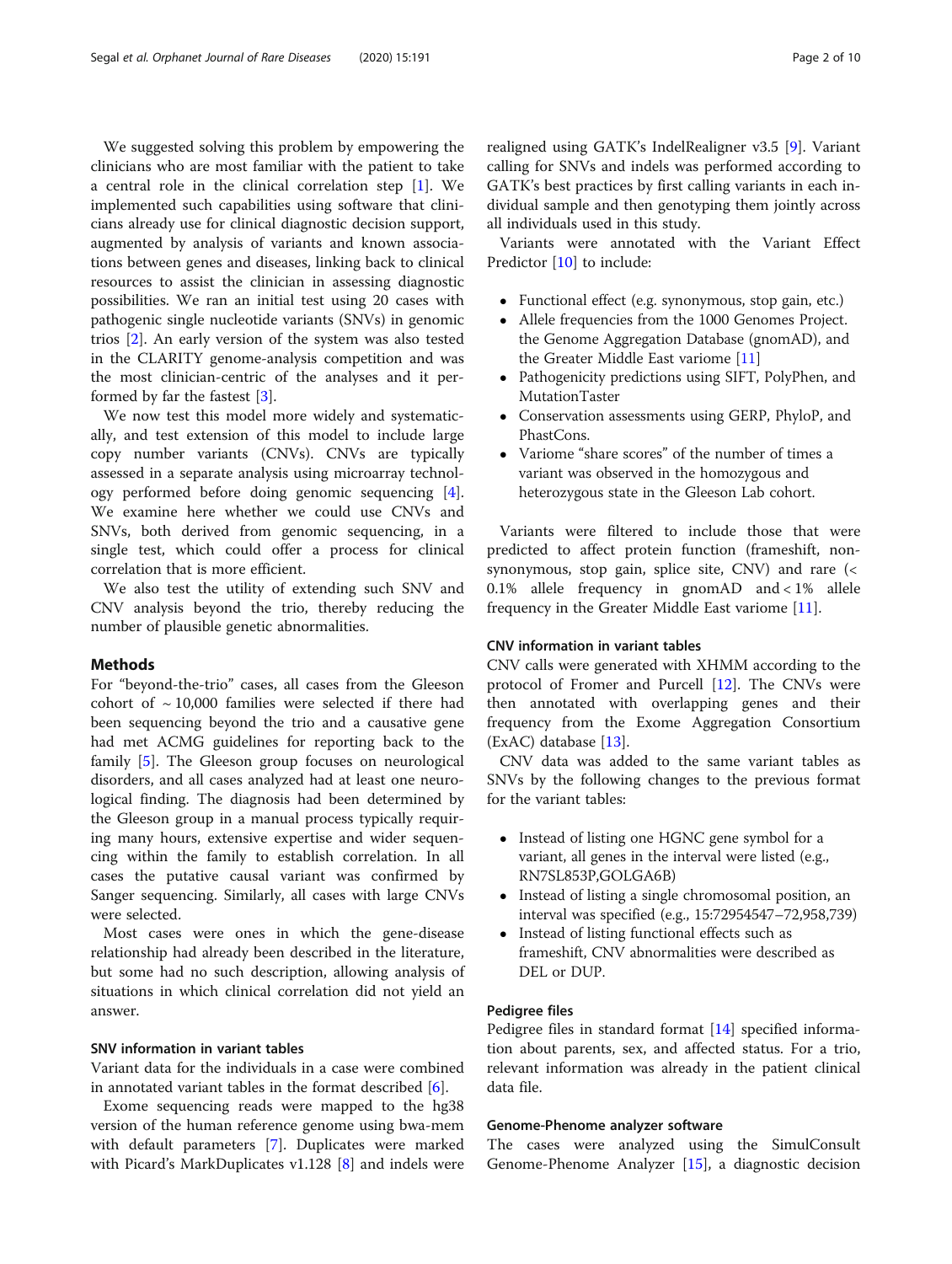support program that helps clinicians assess the diagnostic possibilities for a patient. The core of the tool is the ability to assess clinical findings, but it also includes the ability to analyze a genomic variant table and deduce which genetic variants can contribute to genetic disease. By combining what is known about the patient together with the known genotypes of diseases (the "genome") and the known phenotypes of diseases (the "phenome"), it assists with the "genome-phenome analysis" needed for genomic diagnosis. For this study, the patient data was loaded into the software in the form of the following files prepared by the Gleeson group: the patient findings file, the annotated variant file, and for cases beyond the trio, a pedigree file.

The design and function of the genome-phenome analysis software and the evaluation of its analysis for SNVs in trios have been described previously [\[2](#page-8-0), [16](#page-9-0)–[19](#page-9-0)]. Briefly, the software compares a patient's findings to known diseases in the software's human curated database that includes information from many resources such as textbooks in various fields, review articles such as all relevant reviews in Orphanet Journal of Rare Diseases, and many original articles. The software provides a differential diagnosis and suggests further findings useful in making a diagnosis [\[16](#page-9-0)], both before and after the genome information is available. Findings can be present (with onset at a particular age or by a particular age) or absent, allowing the appropriate pattern matching with information about findings in diseases in the database, including the onset and disappearance ages for each finding in each disease  $[18]$  $[18]$ . The disease descriptions in the database include mode of inheritance, but the software considers inheritance in a hypothesisindependent way based on family history for the patient, including consanguinity and affected status of other family members [\[17](#page-9-0)].

# Identifying abnormal gene zygosities

The variant table is analyzed using the software as described previously [\[2](#page-8-0)]. Briefly, variant severity scores (0–5) were assigned based on the annotations. These variant-level scores were combined to assign severity scores at the level of gene zygosity (i.e., biallelic versus monoallelic, treated separately because of their different clinical associations with disease), using the information about which individuals were affected and which had the variants [[2,](#page-8-0) [19\]](#page-9-0).

The ability to process variant tables beyond the trio was achieved by dividing the case group (typically a family) into a set of trios or partial trios (e.g., a case with proband + sister + their parents + a cousin was divided into 3 trios: proband-mother-father, sister-motherfather, and cousin alone). The software then compared each trio at the gene zygosity level, looking for abnormal zygosities that fit the affected status of all individuals in each trio. This analysis at the level of the gene zygosity, not the gene variant, allows identifying an abnormal zygosity even if individuals in different trios had different abnormal variants in the same gene, as was seen in many cases of unrelated individuals.

Each abnormal gene zygosity is assigned a pertinence score according to how different the differential diagnosis would have been if the zygosity had not been abnormal, described in detail previously, including how the pertinence score is affected by the severity score assigned to each gene zygosity [[2,](#page-8-0) [19\]](#page-9-0).

The software was re-written from the previous version [[2\]](#page-8-0) to retain the original algorithms but have a clientside interface using the Angular JavaScript / TypeScript framework and the core analysis is performed on a server. The HIPAA-compatible server uses a RESTful approach in which it retains no information about the patient between clicks by the user. Computational times were  $< 1$  s to process the case and  $< 10$  s to upload the full variant table to the server (done once per case).

# CNV analysis

CNV abnormalities were analyzed in 2 ways. One was by considering each gene in the interval to have a variant of maximal (5) severity. The other was by assessing the CNV for overlap with the 185 chromosomal disorders in the database (e.g., 15q13.3 microdeletion) and assigning a severity score  $(1-5)$  according to the degree of base overlap.

# Patient findings file

Patient finding files, consisting of lists of findings in the individual designated as the index case, were prepared by the Gleeson group before the genomic analysis. Each finding was linked to one or more Human Phenotype Ontology (HPO) codes and one or more Unified Medical Language System (UMLS) codes. As in previous work, both clinical and lab findings and both pertinent positive and pertinent negative findings were used, and onset ages for findings were included when available [\[2](#page-8-0)].

The database was increased substantially since the previous study [[2\]](#page-8-0): coverage of diseases was increased by 45% (4912 to 7111) and the number of genes was increased by 43% (2734 to 3903). This coverage included all genes with germline changes convincingly associated with human disease at the time of analysis; (the database typically only includes somatic changes if they arise early in development).

# Results

A total of 81 cases were selected, representing exomes from 216 individuals (Table [1\)](#page-3-0). 70 cases had abnormal gene zygosities with phenotypes previously described in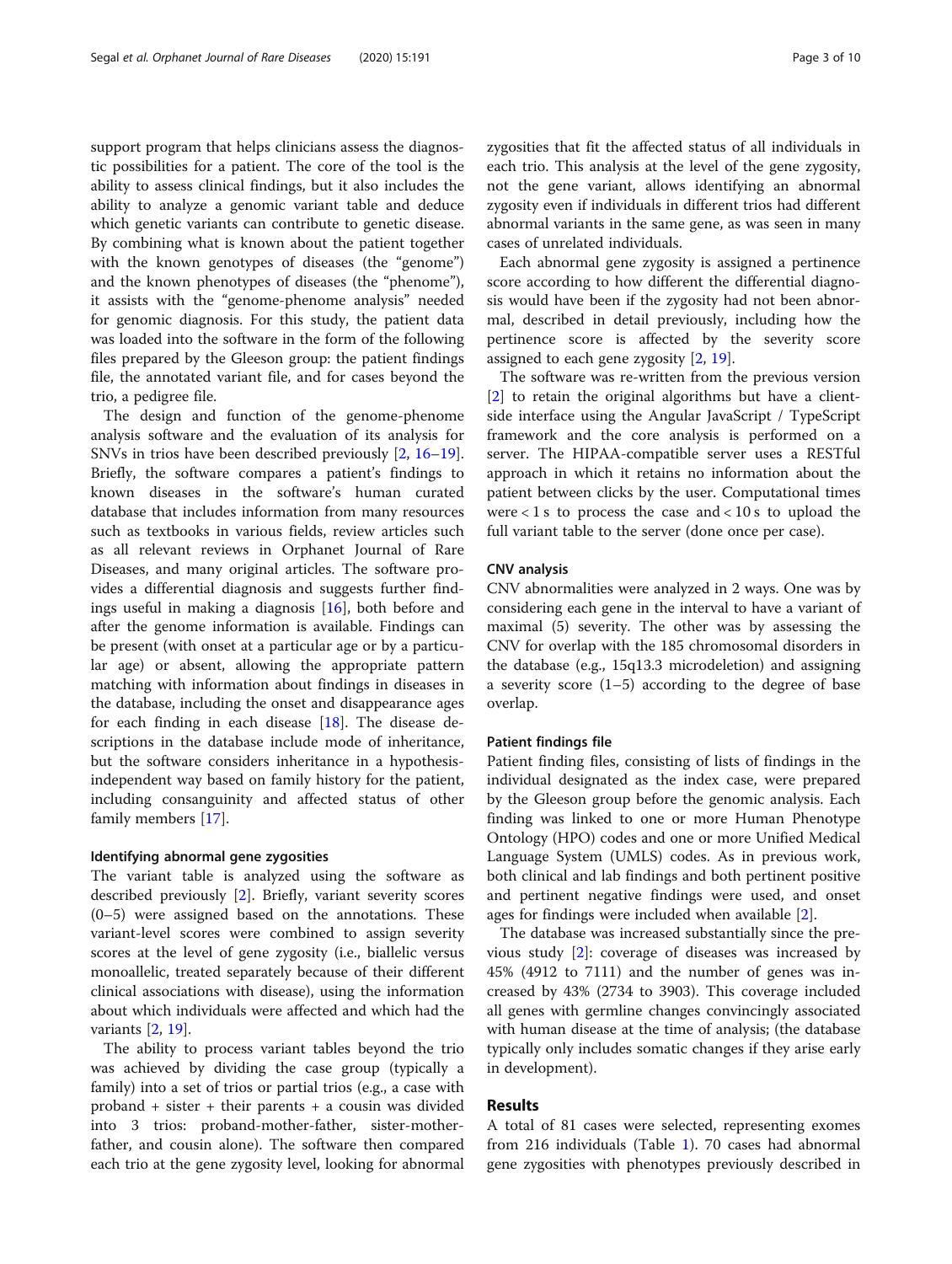<span id="page-3-0"></span>Table 1 The 81 cases with 216 individuals used in the study

| Type of case            | Cases | Known gene | Discovery gene | Individuals<br>per case |         | Rank of correct (known<br>gene cases) |       | Number of zygosities<br>(known gene cases) |           |
|-------------------------|-------|------------|----------------|-------------------------|---------|---------------------------------------|-------|--------------------------------------------|-----------|
|                         |       |            |                | Average                 | Range   | Average                               | Range | Average                                    | Range     |
| SNV in nuclear family   | 18    | 15         |                | 2.39                    | $2 - 4$ | . 13                                  | $ -3$ | 12.60                                      | $1 - 21$  |
| SNV variant shared      | 19    | 19         | $\Omega$       | 3.11                    | $2 - 6$ | 1.16                                  | $-4$  | 2.63                                       | $1 - 10$  |
| SNV gene shared         | 20    | 15         |                | 3.60                    | $2 - 6$ | 00.1                                  |       | 1.27                                       | $1 - 2$   |
| CNV in nuclear families | 24    | 21         |                | 1.75                    | $1 - 3$ | 14،                                   | 1–3   | 87.00                                      | 1-790     |
| <b>TOTAL</b>            | 81    | 70         |                | 2.67                    | 1-6     | 1.11                                  | $-4$  | 29.79                                      | $1 - 790$ |

There were 57 cases with SNVs only, divided into 3 groups depending on familial relationships: nuclear family (all were beyond the trio by virtue of having more than one sibling), variant shared (beyond nuclear families but with the same pathogenic variant), and gene shared (unrelated, with different variants in the same gene). Cases with CNVs were all within nuclear families, but 7 were beyond the trio by virtue of including a sibling. The number of zygosities (i.e., monoallelic versus biallelic) in the genome-phenome clinical correlation (e.g., Fig. [1\)](#page-4-0) and rank of the gene zygosity that was correct (1 = top) are shown only for "known gene cases"; i.e., cases with a known gene-phenotype association in which a genome-phenome correlation can be done

the literature; the genes with pathogenic variants were (with numbers greater than one indicated in parentheses): AGTPBP1, AHI1, ALG1, ALS2, AMPD2 (2), ARG1, ASPM (3), ATP8A2, BBS12 (2), CA8, CC2D2A, CENPJ, CEP120, CLN6 (2), CPLANE1, CSPP1, ENTPD1, ERCC8, ERLIN1, ERLIN2, GAMT, GEMIN4, GJC2, GLDC, GRID2 (2), GRIK2, HEXB, HSPD1, KATNB1, KCTD7, KIF7, LNPK, MCPH1, MKS1, NDUFV1, NGLY1, NPC1, NPHP3, NPHP4, NT5C2, PAFAH1B1, PCDH12, PEX1, PGAP2, PGAP3, PIGC, POMT2, PYCR2, RNASEH2B, TBC1D20, TFG, THOC6, TMEM138, TOE1, TPP1, TRAPPC9, TSEN2, TSEN54, TTC19, VPS13B (2), WDR62, WWOX (2). In 11 cases the gene associations were not described in the literature at the time of analysis ("discovery genes"). In 24 of the cases, the genomic data included CNVs as well as SNVs.

The analysis had two output displays relevant to this study. One was a "genome-phenome analysis list" of gene zygosities with known genome-phenome associations, with severity scores (Fig. [1](#page-4-0)). The other was a list of "discovery genes", which are gene zygosities that were abnormal but not associated with any published genetic condition (Fig. [2](#page-4-0)).

In the genome-phenome analysis display, the abnormal gene zygosities are ranked by their "pertinence" (Fig. [1,](#page-4-0) light green shading of the variant name of the display), not by severity. The average number of zygosities listed for consideration was 12.6 for SNVs in nuclear families, lower when less related individuals were included and higher when large CNVs were included (Table 1). Pertinence is computed by measuring how different the differential diagnosis would be without that zygosity finding being abnormal [[2,](#page-8-0) [19](#page-9-0)]. Pertinence scores are normalized to the highest pertinence score for all findings, including clinical findings, with the highest possible pertinence score thereby 100% as seen in Fig. [1.](#page-4-0)

# Genome-Phenome analysis cases

For the 70 non-discovery cases, in 100% of cases the gene zygosity deemed causative by the Gleeson group was identified by the analysis. In 66 of these 70 cases it was ranked as #1 in the genome-phenome analysis list. In the 4 other cases the rankings were 2, 3, 3, and 4, with other abnormal gene zygosities ranked higher. Overall, the average ranking for the correct gene zygosity was 1.11 (Table 1). The smallest numbers of zygosities were seen in cases of unrelated individuals having nonshared variants in the same gene (rank of correct diagnosis 1.00; 1.27 zygosities in total; Table 1), cases that also had the highest number of individuals per case (3.60; Table 1).

In the 4 cases in which ranking was not #1, the average number of individuals per case was 1.75, versus 2.67 for all cases. The experimental design did not allow for additions to the patient findings after the information about the abnormal gene zygosities was available, as would be done in clinical practice. The experimental design also did not allow for additions of findings to the database for relevant diseases that had not been previously curated in the database. Such changes were simulated and resulted in large improvements in pertinence and are standard practice in clinical use of the Genome-Phenome Analyzer, but the results we report are without any such changes so as to eliminate the bias that could be introduced by such improvements.

# Identifying the correct gene zygosities

The results above demonstrate that even without adding further clinical data or database information, in the cases with a known gene, the #1 gene is ranked perfectly or near perfectly. But the challenges faced in genome analysis are complicated because there are situations in which the pathogenic gene is not in the genomephenome display at all (Fig. [1](#page-4-0)), represented here by cases in which the answer is in the discovery gene display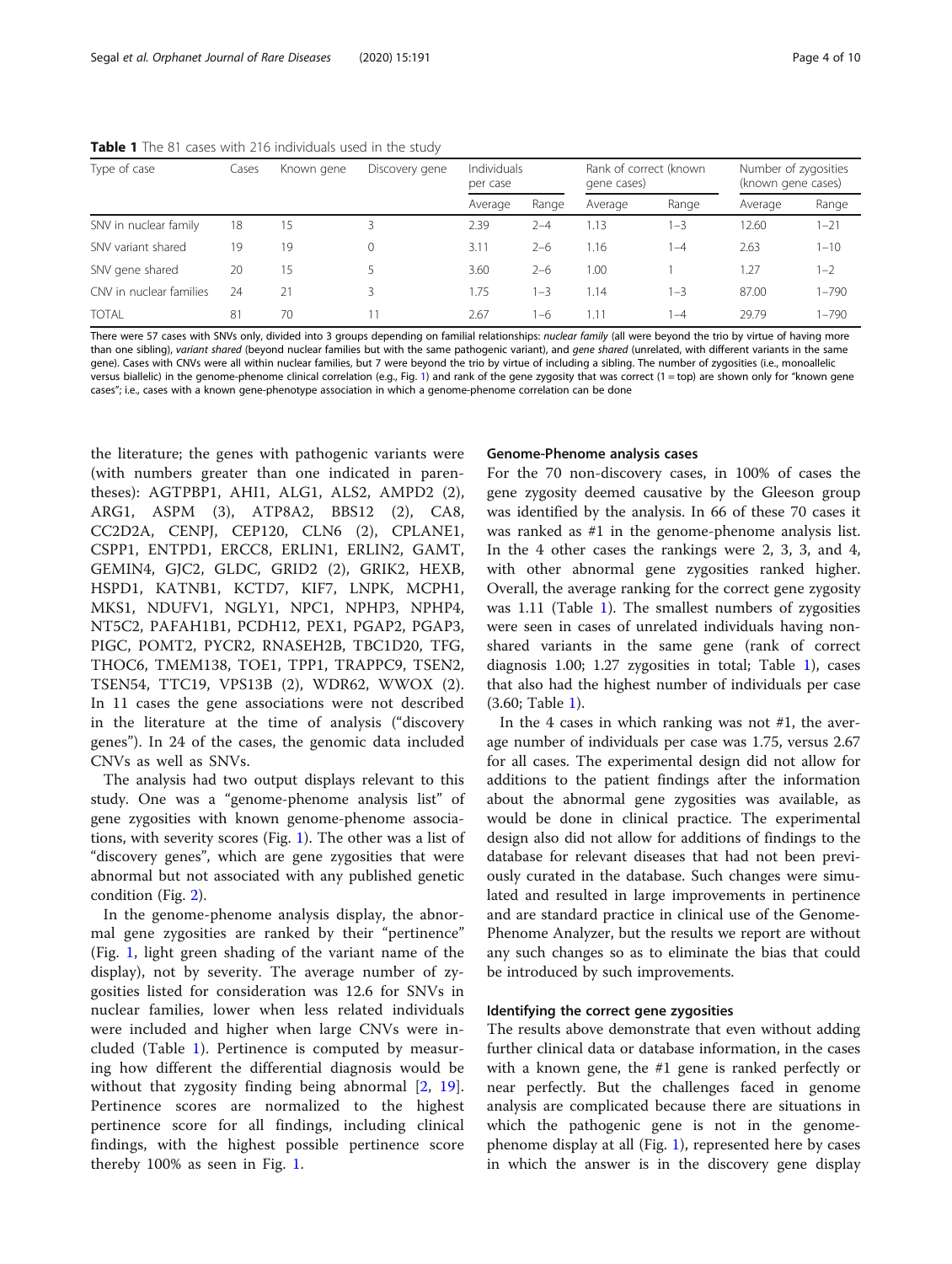<span id="page-4-0"></span>

biallelic GLDC gene variants (denoted by light green shading) and 0% for the other zygosities and chromosomal abnormalities shown that represent other possible genetic diagnoses but are much lower in pertinence. The pertinence metric depends on both the severity of the gene zygosity and the clinical findings entered for the proband. The GLDC and PRSS1 variants were derived from a deletion region and the NBAS variants were derived from SNPs. Clicking on the "Show the 1 GLDC variant" button shows a mini variant table with that one variant location and an explanation of how the severity score was determined for that variant (not shown here). The check marks denote variants that were found, using the convention used for all findings, where for example, @6 m for a clinical finding would denote that the clinician had entered that finding as having onset at 6 months of age (not shown here). The boxes between the check marks and the zygosities are used to denote the clinician's choice of a gene zygosity to report as pathogenic (not used in this illustration)

(Fig. 2). In the 11 gene discovery cases, there was often at least one gene zygosity in the genome-phenome analysis listing (average 9.1; range 0–43, with 6 of 11 having non-zero numbers of zygosities). In such cases the zygosity ranked #1 in the genome-phenome display had very low pertinence. However, despite the clinical implausibility of the zygosities in these genome-phenome analysis lists, these cases serve to illustrate the task faced by the person interpreting the genome: to assess whether the zygosities listed in the genome-phenome display were pathogenic (but having unusually low pertinence in the genome-phenome display) versus irrelevant (with the

answer being among discovery genes or no answer in the exome at all).

To guide such assessments, we examined the #1 ranked pertinence scores for all 81 cases. We divided them into "positives" (the 66 cases in which the correct gene zygosity was ranked #1 in the genome analysis) and "negatives" (the 15 cases in which the correct gene zygosity was not ranked #1 in the genome-phenome analysis: i.e., 4 cases in which the gene zygosity was on the genome-phenome analysis list but not #1 plus 11 cases in which the pathogenic gene was a discovery gene and thus not on the genome-phenome analysis list at all).

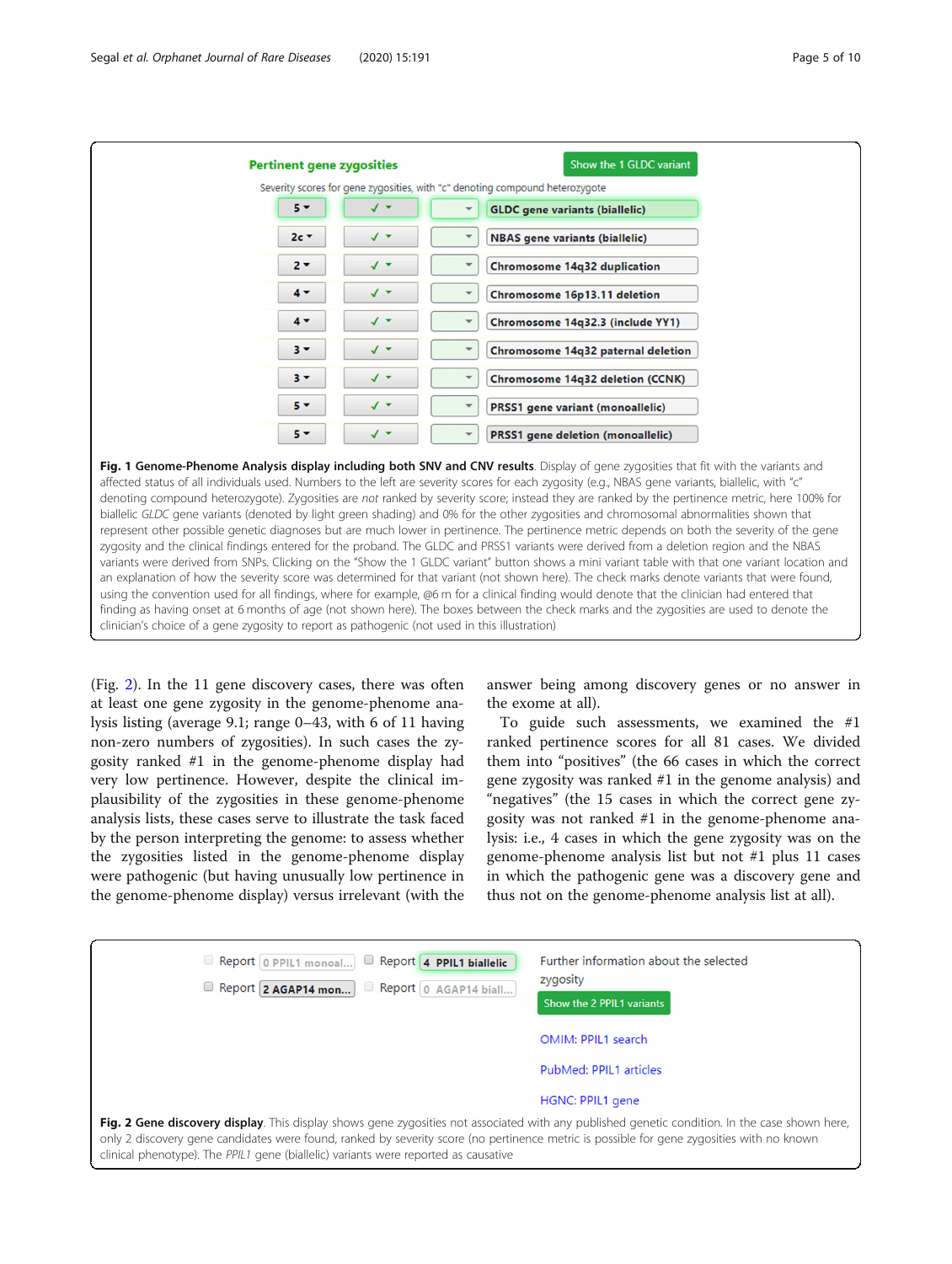<span id="page-5-0"></span>For the positives, pertinence of the zygosity ranked #1 in the genome-phenome analysis was 100% in 67% of cases (Fig. 3, e.g., the case in Fig. [1](#page-4-0)). Pertinence was intermediate in 19% of cases and less than 1.45% in 14% of cases.

For the negatives, pertinence of the zygosity ranked  $#1$ in the genome-phenome analysis was less than 1.45% in 93% of cases (1.45% is where the Positives and Negatives curves cross). Pertinence was higher in only one case (the one 90% pertinence value in Fig. 3). In this case, only 4 present findings were used, ones shared very widely among many diseases (microcephaly, motor delay, intellectual disability and autism). Seven absent findings had been used (seizures, deafness, visual impairment, weakens, regression, splenomegaly and high lactate) but the pertinence metric indicated that none of these absent findings had significant influence on the diagnosis, and the top 10 findings recommended by the tool's usefulness metric were all about facial findings that would have clarified the diagnosis. The ranking of the correct gene would have shifted to #1 if the experimental design had allowed adding pertinent negative facial findings for the BPTF monoallelic zygosity, which is the reason that the Gleeson group had settled instead on MCPH1 biallelic zygosity as the diagnosis for this case.

For the individual interpreting the genome, Fig. 3 gives a good intuitive sense of the meaning of the pertinence value: gene zygosities with 100% pertinence were always pathogenic, other high pertinence scores were typically pathogenic, and non-pathogenic zygosities almost always had very low pertinence.

More generally, the ability of a metric to indicate a diagnosis is assessed using a Receiver Operating

Characteristic (ROC) curve, which assesses the relationship between false positives and false negatives for various values of the metric [[20](#page-9-0)]. The ROC curve for pertinence in these cases is shown in Fig. [4;](#page-6-0) the area under the ROC curve is 0.93 (perfect, represented by the top left corner, would be 1.00, and random, represented by the dotted line, would be 0.50).

# CNV analysis

When a combined CNV + SNV variant table is analyzed, 3 types of results are shown together, as in Fig. [1](#page-4-0): SNV abnormalities (e.g., NBAS), single gene abnormalities from CNV areas (e.g., GLDC in an 8007 base pair deletion on chromosome 9), and described chromosomal disorders based on the overlap between a CNV detected in the patient and such a described CNV (e.g., Chromosome 16p13.11 deletion). In Fig. [1,](#page-4-0) the pertinence for each of these is intercompared in a hypothesisindependent way, and here the GLDC variants have 100% of the pertinence (green shading of the gene zygosity).

As shown in Table [1](#page-3-0), the ability to correctly rank abnormalities in CNV cases was similar to that in SNV cases.

The genome-phenome analysis was designed to also look for associations of large CNVs in patients with the 185 large CNV syndromes curated in the SimulConsult database (chosen as large CNVs with an article in Online Mendelian Inheritance in Man (OMIM), Orphanet Journal of Rare Diseases or GeneReviews). It flagged such associations in many CNV cases (e.g., Chromosome 16p13.11 deletion syndrome in Fig. [1](#page-4-0)), but no such zygosity findings were ranked #1 in pertinence and no

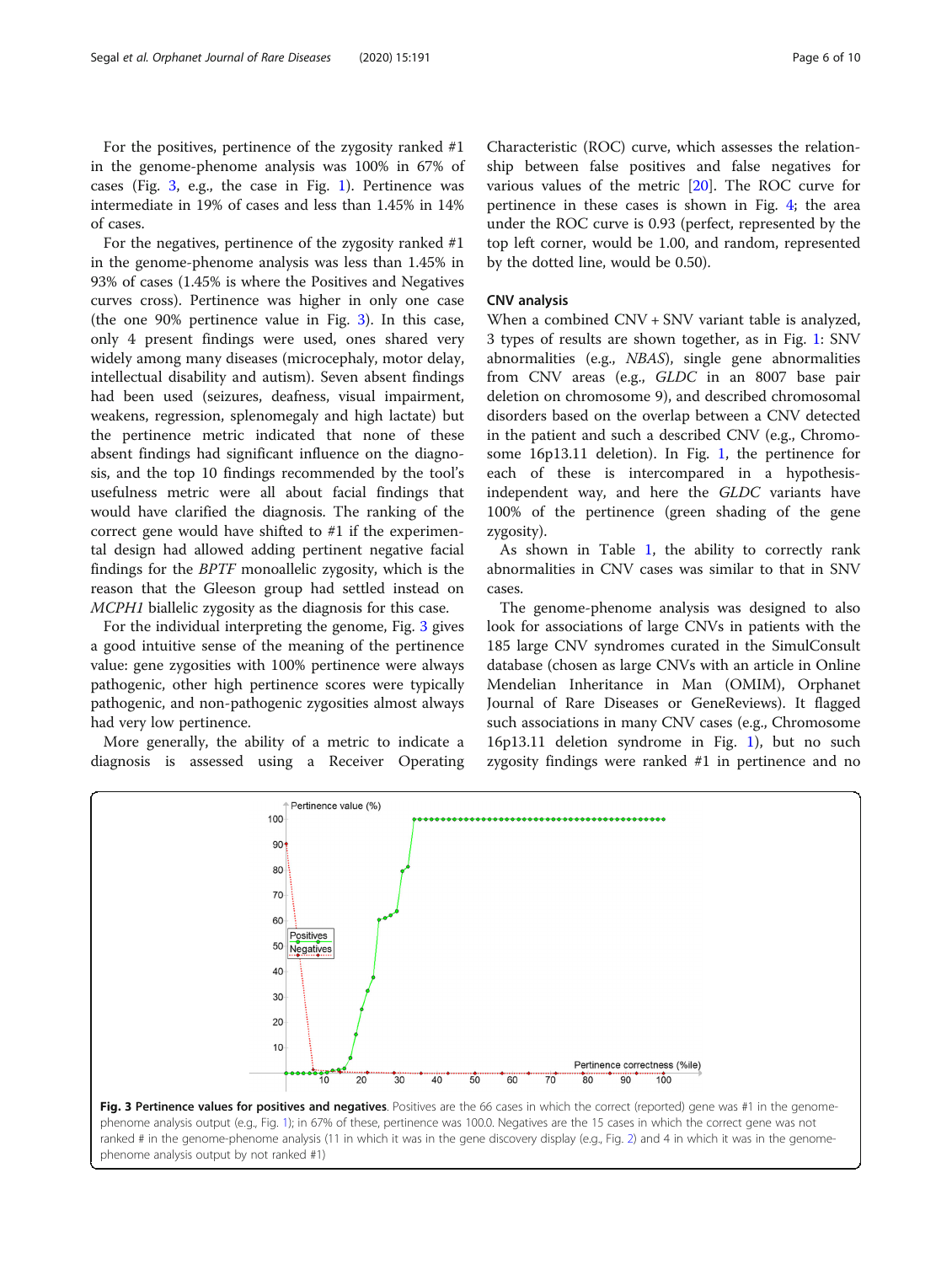<span id="page-6-0"></span>

cases with such CNV syndromes being pathogenic were provided by the Gleeson group.

# Gene discovery

Eleven of the 81 cases were "gene discovery" cases: ones in which a gene zygosity for which there was no published human phenotype was determined to be causative (Fig. [2](#page-4-0) and Gleeson et al., in preparation). The gene discovery display does not include pertinence because pertinence is defined in terms of a differential diagnosis, and by definition, discovery genes have no association with a human phenotype.

For the 11 gene discovery cases, the number of candidate genes in the gene discovery list having severity equal or greater than the discovery gene chosen by the Gleeson group decreased with the number of individuals sequenced. For SNV cases it decreased from 21.3 for 2 individuals to a perfect 1.0 with 3 or more individuals. The number of candidate genes was higher when genes from CNV regions were included but decreased with the number of individuals (140 for 1 individual, 57 for 3 individuals).

# **Discussion**

# Systematizing the clinical correlation

The goal of this test of diagnostic decision support was to see if it could convert a long manual process of genome assessment and clinical correlation performed by specialized laboratory personnel to a rapid one that could be performed by a clinician  $[1-3]$  $[1-3]$  $[1-3]$  $[1-3]$ . Two additional hypotheses tested here for the first time were whether such an approach can be extended to include CNV analysis and beyond-the-trio cases.

The key result is that in 100% of these 70 cases the correct gene zygosity was identified, and it was ranked

#1 in 94% of cases, and #1 - #4 in 100% of cases. Since the computational time is seconds, this provides a tool for clinical correlation of genomic results that can be used by clinicians to arrive at a genomic diagnosis and assess its clinical plausibility with far greater speed and lower cost than a more manual analysis and clinical correlation.

The automated analysis also promotes quality improvement by making it possible to quantitate the value of different components of genomic analysis. This was done here by providing guidance on the interpretation of gene zygosity pertinence scores (Figs. [3,](#page-5-0) 4) and showing the effect of adding further individuals beyond the trio. This adds evidence-based guidance for determining the optimal number of genomes to order, balancing the costs of testing with those of failure to diagnose.

# CNV analysis as part of genomic analysis

The ability to combine CNV analysis with SNV analysis suggests that the current practice of doing microarray analysis before genomic analysis [[4](#page-8-0)] may result in unnecessary delay and cost, and that the approach used here in which the CNV information is obtained from genomic analysis and the CNV and SNV information are analyzed together could improve speed of diagnosis and reduce costs.

# Hypothesis-independence

A crucial property for such a tool is hypothesisindependence. As in the earlier study  $[2]$  $[2]$ , the decision support analysis is hypothesis-independent as to the mode of inheritance (e.g., autosomal recessive, compound heterozygote), the number of genes involved, and which clinical findings were most important. Here, when CNV information was added to the variant table and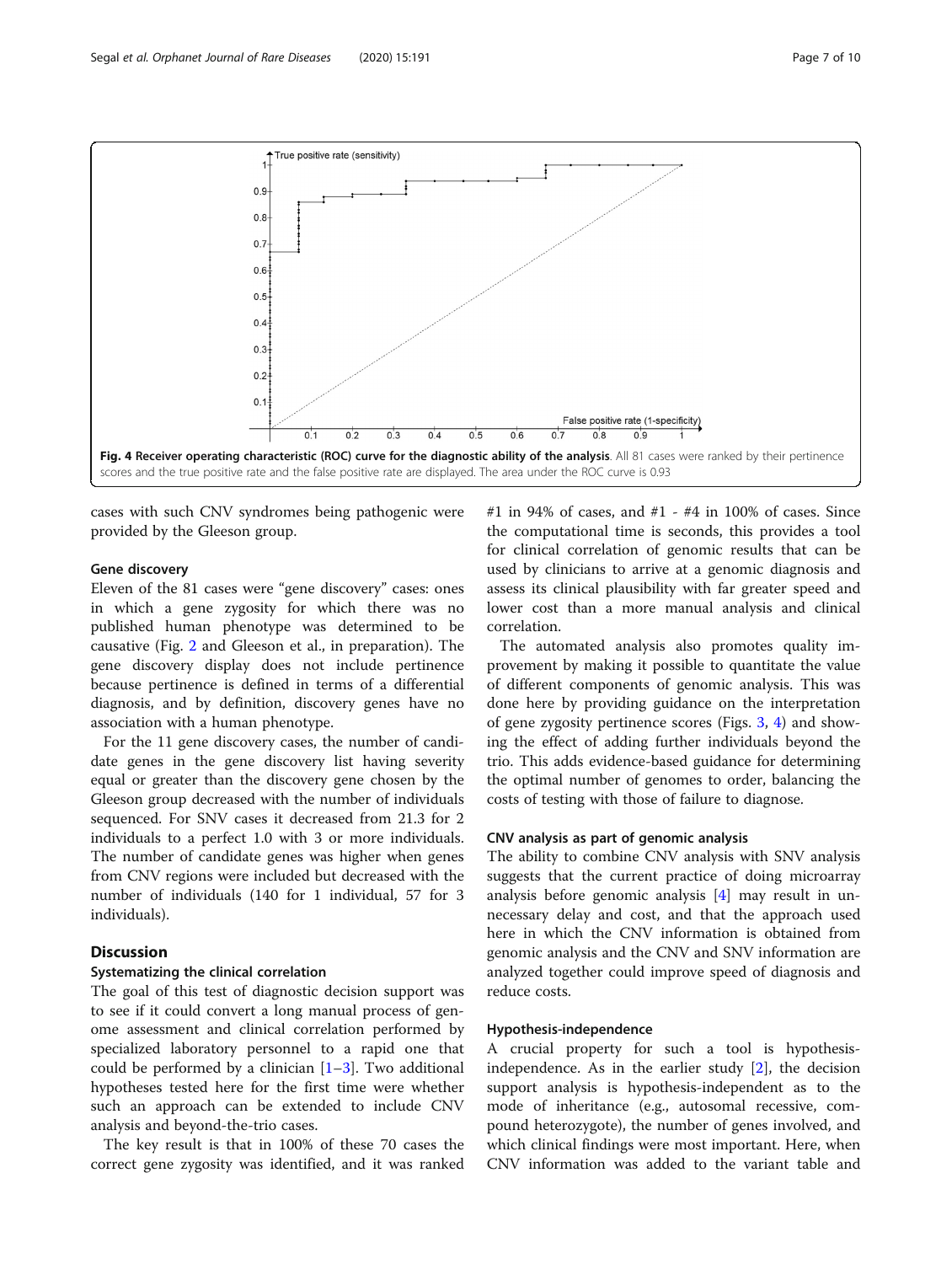CNV-related abnormalities appeared in the same ranked pertinence list (Fig. [1](#page-4-0)), the analysis adds a 4th type hypothesis-independence: whether the abnormality is in a CNV or a SNV.

# Use of such a tool in actual clinical practice

Although these results provided a rapid analysis with high accuracy, our analysis of these cases suggests that in actual clinical practice there would be further improvements in performance because of two types of checking done by clinicians:

# Clinical correlation informed by abnormal gene zygosities

No opportunity was provided in the study design for adding pertinent positives and pertinent negatives after the list of pertinent gene zygosities was available (Fig. [1](#page-4-0)). This approach was necessary because for many of the cases the clinical descriptions were provided as written records to the Gleeson group, and further information was not easily available. In particular, the number of negative findings listed by the Gleeson group was sparse. However, in actual clinical practice, once the abnormal gene zygosities are available to the clinician who has examined the patient or has access to the full patient record, more information is brought to bear, i.e., useful findings such as those suggested in the software's useful findings algorithm  $[16]$  $[16]$  can be used to add pertinent positive and pertinent negative findings. Decades of studies in medical informatics have shown that an essential element of medical diagnosis is its iterative nature [[21,](#page-9-0) [22\]](#page-9-0) in contrast to a web search that is a one-shot query. The importance of iterative addition of information underscores the relevance of doing clinical correlation after genomic sequencing. As illustrated in Results, adding pertinent negative facial findings to assess the BPTF monoallelic zygosity became relevant based on other gene zygosities found. The post-sequencing clinical correlation performed in the Gleeson lab resulted in demotion of an incorrect gene zygosity, but such pertinent negative findings were not provided in the patient clinical data file used in this study. In actual practice, it is always advisable for the clinician to consider further findings. This is most important in the 33% of cases (Fig. [3\)](#page-5-0) in which the pertinence metric was not 100%. In future studies there would be value in modeling such a post-sequencing phase of clinical correlation.

# Enhancing curation of relevant genes

No opportunity was provided in the study design for adding more information to the database about diseases related to abnormal gene zygosities listed in the genome-phenome analysis. This approach was chosen to avoid biasing the results. However, as discussed in Results, in actual clinical practice, such literature review would be done, particularly in the 33% of cases (Fig. [3](#page-5-0)) in which the pertinence metric was not 100%. In the 4 cases not ranked #1, doing so raised the pertinence of the gene zygosity identified by the Gleeson group. However, to avoid bias, such changes to the database were not retained in the database or used in this study, even though they met the evidence-based standards for database information changes. In actual clinical practice it is advisable to consider such additional information from the published literature, and those with authority to submit changes to the database can submit such information to the database automatically, thus augmenting the database in a crowd-sourced manner. This is similar to the crowd-sources manner in which ClinVar collects information about variant pathogenicity [\[23](#page-9-0)] but submitting SimulConsult database changes takes only seconds using the existing curation interface in the software.

# Reanalysis of genomic results

There is increasing discussion about the importance of reanalyzing genomic results [[24\]](#page-9-0). Three types of new information can impact the clinical correlation:

- Genotype-phenotype associations: Hundreds of new genome-phenome correlations and much new information about findings in diseases are discovered each year and added to the database described here in an ongoing curation effort.
- Patient findings: The patient's clinical findings evolve over time, and further laboratory testing is often done.
- Variant information: New information about pathogenicity of variant is shared in resources such as ClinVar, and these scores can be used to reannotate a variant table.

A key advantage of a clinician-focused automated platform is that reanalysis can be done by the clinician in minutes, making use of these 3 forms of new information. Reanalysis of genomic information can now be so routine as to become part of follow-up visits for patients who would otherwise have remained undiagnosed.

In contrast, standard commercial gene panels, often based on a single clinical characteristic such as ataxia, would need to be re-ordered since the panels keep changing. This is prohibitively expensive, and as shown in earlier work [[2\]](#page-8-0), it is often not clear before genomic analysis which findings are most important.

# Limitations

The cases analyzed here all had significant neurological findings, reflecting the case mix of the Gleeson group, so the conclusions apply most directly to that group, though it is important to note that most genetic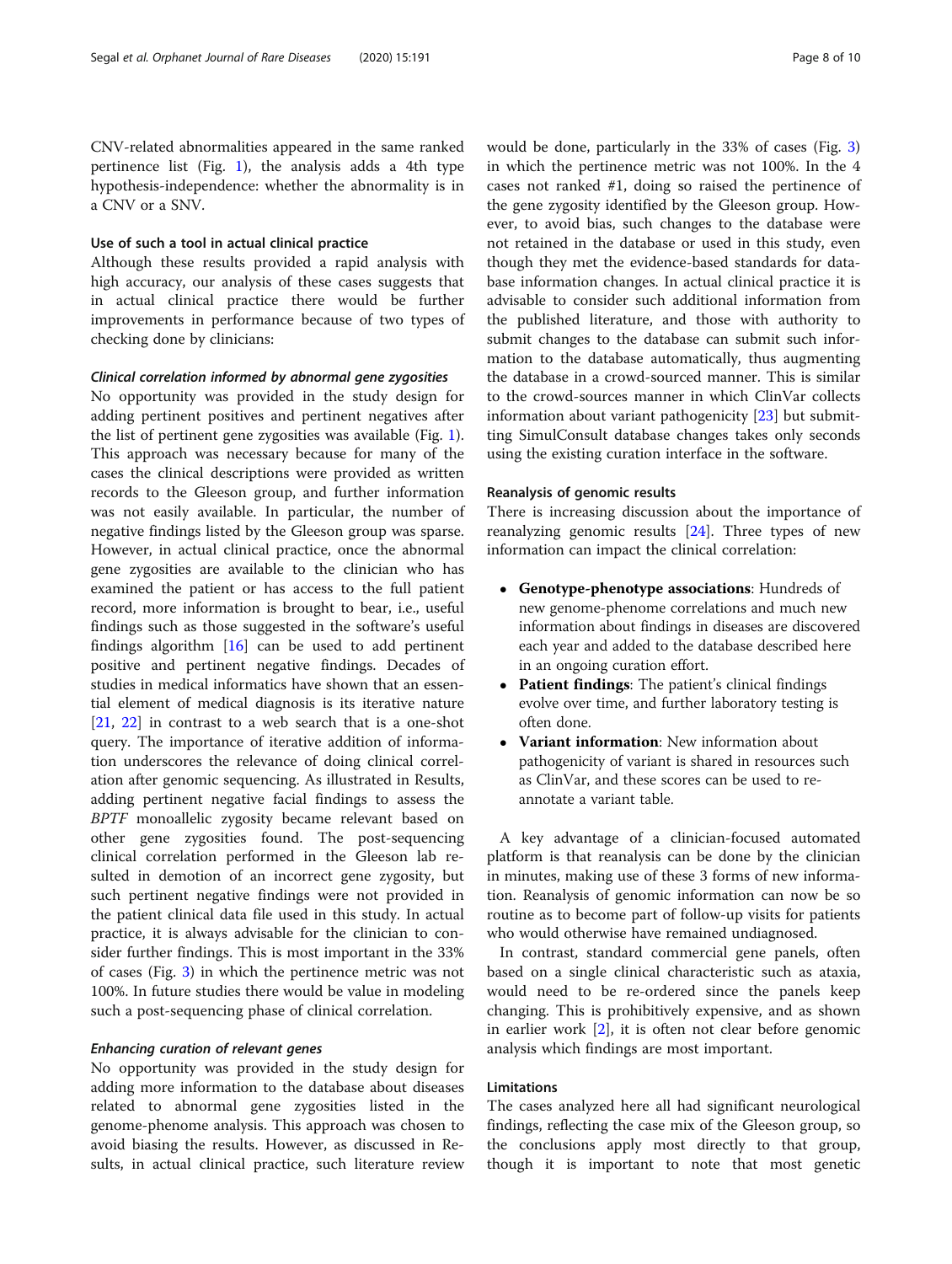<span id="page-8-0"></span>conditions have associated neurologic findings. In this study the range of neurologic findings was not limited to a single manifestation (e.g., seizures), but encompassed a broad range of features, with  $\sim$  10 used per case. This allowed testing of a diverse set of clinical features associated with neurologic findings representative of a typical neurologic or genetic practice setting. A diverse group of genetic disorders with neurologic findings was also included in the analysis. These approaches reduce the risk of introducing bias that would favor the performance of the tool.

The study did not compare to other tools designed for clinical genomic diagnosis such as Phen2Gene [\[25](#page-9-0)]. Such comparisons would be important, but because some of the advantages of the tool described here include the ability to use onset age and pertinent negative findings, and the ability to suggest which findings would be useful to include, such studies would need to test multiple clinicians approaching real cases and choosing which findings to include, for which we are developing methodology (Segal, Rahm, Walton and Williams, manuscript in preparation). This study did not compare to tools designed for gene discovery such as VarElect [[26](#page-9-0)], which have capabilities such as knowledge of which gene products interact with other gene products, not included in the tool analyzed here, which was designed primarily for clinical diagnosis.

# Conclusions

Empowering the clinician to do the clinical correlation for genomic analysis is practical using the enhancements described here of a tool already widely used by clinicians for diagnostic decision support. Empowering clinicians in this way restores their central role in genomic analysis. It enables highly effective procedures such as clinical correlation as the final stage of genomic analysis. It makes reanalysis of sequencing so practical as to be routine. The ability to incorporate CNV information in the analysis can save cost and time for testing and analysis.

# Authors' contributions

MMS designed and wrote the software, with guidance on genomic interpretation from JG, PW and RG. MMS and AWE-H curated the bulk of the data in the decision support tool. RG, KNJ and VS prepared the finding, variant and pedigree files under the supervision of JG. MMS and RG independently used the files to generate the output. MMS wrote the manuscript with critical input from other authors. All authors read and approved the final manuscript.

# Funding

This study was supported by the National Human Genome Research Institute of the National Institutes of Health under Award Number 2R42HG006974 (principal investigator: MMS). The content is solely the responsibility of the authors and does not necessarily represent the official views of the National Institutes of Health.

# Availability of data and materials

The variant data sets supporting the results of this article are available in dbGaP ([https://www.ncbi.nlm.nih.gov/gap/\)](https://www.ncbi.nlm.nih.gov/gap/) under accession numbers phs000744 and phs001272. Annotated variant table files aggregated for each of the 81 case groups are available on reasonable request from the corresponding author, along with the pedigree and finding files needed to run the analyses. The software runs from [https://simulconsult.com,](https://simulconsult.com) where free trial subscriptions, demo videos and extensive documentation are available.

## Ethics approval and consent to participate

This study was performed with approval from the UCSD IRB for patient/ family recruitment and gene discovery (UCSD 070870) and the automated genome-phenome analysis (New England Institutional Review Board, study number 13–072).

## Consent for publication

All families gave consent for publication.

#### Competing interests

MMS is a founder, an employee and holds equity in SimulConsult. Other authors have no competing interests.

## Author details

<sup>1</sup>SimulConsult Inc, Chestnut Hill, MA, USA. <sup>2</sup>Department of Neurosciences, University of California San Diego, La Jolla, CA, USA. <sup>3</sup>Rady Children's Institute for Genomic Medicine, Rady Children's Hospital, San Diego, CA, USA. Rockefeller University, New York, NY, USA. <sup>5</sup>current address Department of Systems Biology, Columbia University, New York, NY, USA. <sup>6</sup>Department of Clinical Sciences, College of Medicine, University of Sharjah, Sharjah, United Arab Emirates.

# Received: 27 February 2020 Accepted: 7 July 2020 Published online: 22 July 2020

#### References

- Segal MM. Genome interpretation: clinical correlation is recommended. Appl Transl Genom. 2015;6:26–7.
- 2. Segal MM, Abdellateef M, El-Hattab AW, et al. Clinical pertinence metric enables hypothesis-independent genome-phenome analysis for neurological diagnosis. J Child Neurol. 2015;30:881–8.
- 3. Brownstein CA, Beggs AH, Homer N, et al. An international effort towards developing standards for best practices in analysis, interpretation and reporting of clinical genome sequencing results in the CLARITY challenge. Genome Biol. 2014;15(3):R53.
- 4. Riggs ER, Andersen EF, Cherry AM, et al. Technical standards for the interpretation and reporting of constitutional copy-number variants: a joint consensus recommendation of the American College of Medical Genetics and Genomics (ACMG) and the clinical genome resource (ClinGen). Genet Med. 2019. <https://doi.org/10.1038/s41436-019-0686-8> [Epub ahead of print].
- 5. Richards S, Aziz N, Bale S, et al. Standards and guidelines for the interpretation of sequence variants: a joint consensus recommendation of the American College of Medical Genetics and Genomics and the Association for Molecular Pathology. Genet Med. 2015;17(5):405–24. [https://](https://doi.org/10.1038/gim.2015.30) [doi.org/10.1038/gim.2015.30](https://doi.org/10.1038/gim.2015.30) Epub 2015 Mar 5.
- 6. SimulConsult annotated variant table format [https://simulconsult.com/](https://simulconsult.com/learning-to-use/genome-phenome-analyzer-variant-table-fields/) [learning-to-use/genome-phenome-analyzer-variant-table-fields/.](https://simulconsult.com/learning-to-use/genome-phenome-analyzer-variant-table-fields/) Accessed 26 Feb 2020.
- 7. Li H. Aligning sequence reads, clone sequences and assembly contigs with BWA-MEM. arXiv. 2013;1303:3997.
- 8. Picard's MarkDuplicates <http://broadinstitute.github.io/picard> Version 1.128. Accessed 26 Feb 2020.
- 9. DePristo MA, Banks E, Poplin R, et al. A framework for variation discovery and genotyping using next-generation DNA sequencing data. Nat Genet. 2011;43:491–8.
- 10. McLaren W, Gil L, Hunt SE, et al. The Ensembl variant effect predictor. Genome Biol. 2016;17(1):122.
- 11. Scott EM, Halees A, Itan Y, et al. Characterization of greater middle eastern genetic variation for enhanced disease gene discovery. Nat Genet. 2016; 48(9):1071–6.